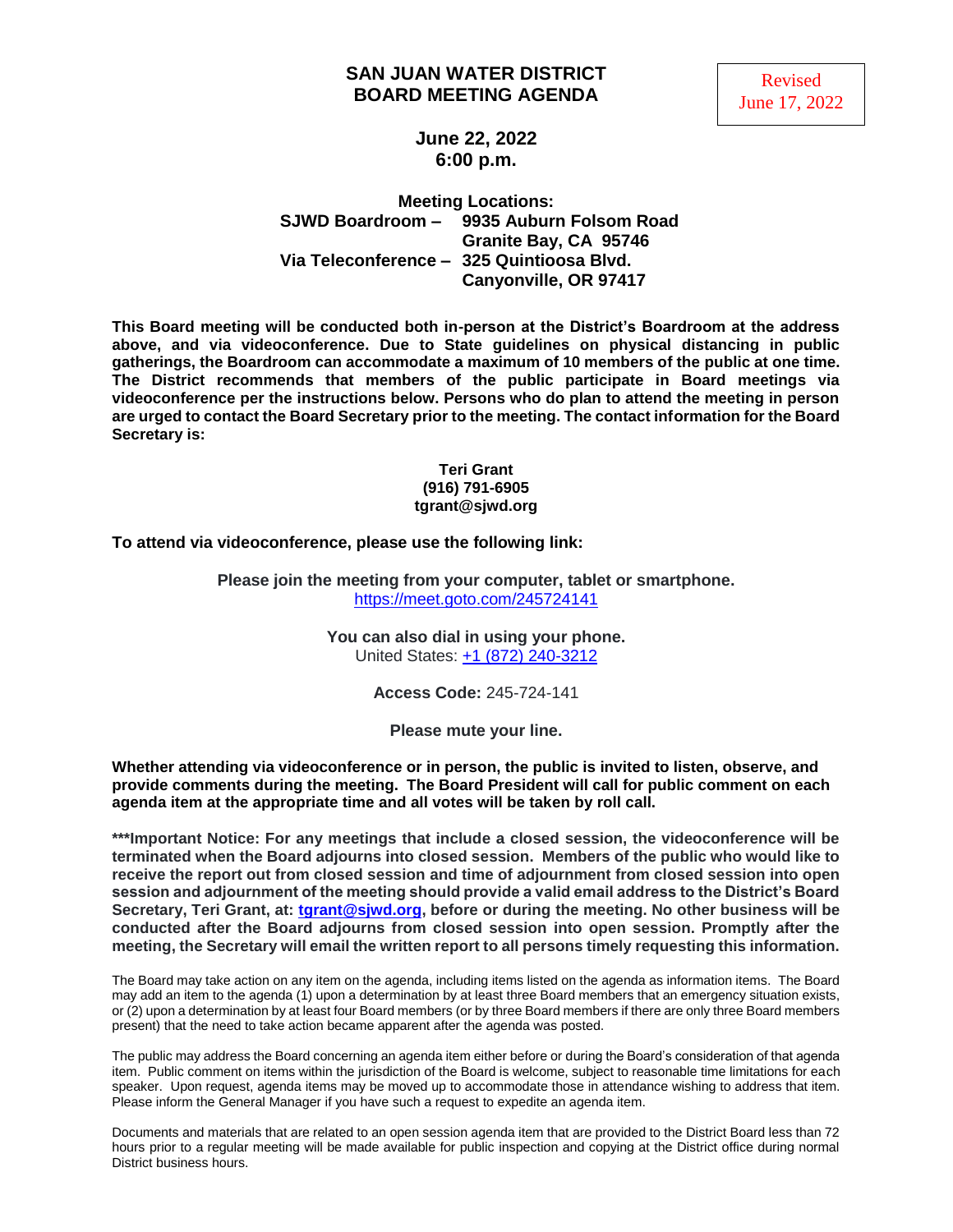If you are an individual with a disability and need assistance or accommodation to participate in this Board meeting, please call Teri Grant, Board Secretary, at 916-791-0115, or email Ms. Grant at [tgrant@sjwd.org.](mailto:tgrant@sjwd.org)

#### *Please silence cell phones and refrain from side conversations during the meeting.*

## **I. ROLL CALL**

### **II. PUBLIC FORUM AND COMMENTS**

This is the opportunity for members of the public to comment on any item(s) that do not appear on the agenda. During the Public Forum, the Board may ask District staff for clarification, refer the matter to District staff or ask District staff to report back at a future meeting. The Board will not take action on any matter raised during the Public Forum, unless the Board first makes the determination to add the matter to the agenda.

### **III. CONSENT CALENDAR**

All items under the Consent Calendar are considered to be routine and will be approved by one motion. There will be no separate discussion of these items unless a member of the Board, Audience, or Staff request a specific item removed after the motion to approve the Consent Calendar.

- 1. Minutes of the Board of Directors Special Meeting, May 31, 2022 (W & R) *Recommendation: Approve draft minutes*
- 2. Kokila Reservoir Replacement Project (R) *Recommendation: For authorization and approval of Amendment No. 1 to Water Works Engineers, LLC for Design and Engineering Services During Construction for the Kokila Reservoir Replacement Project*
- 3. Annual Installation Services Agreement Amendment with Flowline Contractors Inc. (R) *Recommendation: To authorize and approve Amendment #4 to the Annual Installation Services agreement with Flowline Contractors Inc. for FY 2022/23*
- 4. Annual Paving Services Agreement Amendment with Sierra National Asphalt (R) *Recommendation: To authorize and approve Amendment #3 to the Annual Paving Services agreement with Sierra National Asphalt for FY 2022/23*
- 5. Eureka Road Pipeline Replacement Project Construction Inspection Services (R) *Recommendation: For authorization and approval to award a Professional Services Contract to JLR Environmental Consultants, LLC, for construction inspection services for the Eureka Road Pipeline Replacement Project*
- 6. Federal Advocacy Contract and MOA Amendments (W & R)

*Recommendation:* (*1) Authorize the General Manager to sign Amendment No. 6 to the District's General Services Agreement (Agreement) with The Ferguson Group (TFG) effective July 1, 2022*

> *(2) Authorize the General Manager to sign the proposed 5th Amendment to the MOA with the City of Folsom (City) whereby the City will reimburse the District for the City's share of the costs of the proposed amended Agreement, effective July 1, 2022*

> *(3) Authorize the General Manager to sign the proposed 1st Amendment to the MOA with Carmichael Water District (CWD) whereby CWD will reimburse the District for CWD's share of the costs of the proposed amended Agreement, effective July 1, 2022*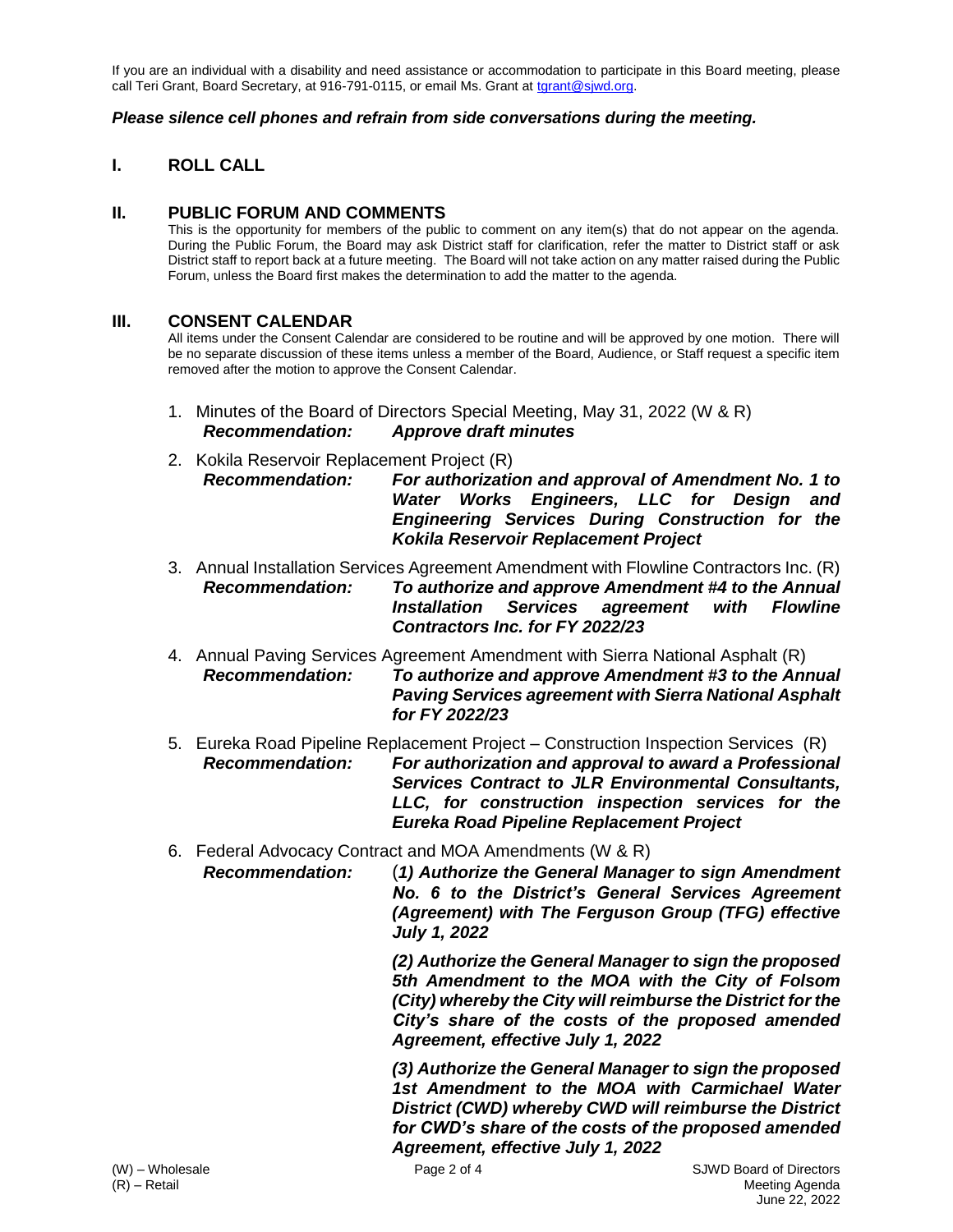# **IV. OLD BUSINESS**

- 1. 2022 Hydrology and Operations Update (W & R) *Discussion*
- 2. Compensation Study Compensation Schedule (W & R) *Action: Consider a motion to approve the compensation schedule*

# **V. BUDGET WORKSHOP**

1. Review FY 2022-23 Proposed Wholesale and Retail Budget (W & R)

## **VI. INFORMATION ITEMS**

- 1. General Manager's Report
	- 1.1 General Manager's Monthly Report (W & R) *Staff Report on District Operations*
	- 1.2 Miscellaneous District Issues and Correspondence
- 2. Director of Finance's Report
	- 2.1 Miscellaneous District Issues and Correspondence
- 3. Operations Manager's Report
	- 3.1 Miscellaneous District Issues and Correspondence
- 4. Engineering Services Manager's Report 4.1 Miscellaneous District Issues and Correspondence
- 5. Legal Counsel's Report
- 5.1 Legal Matters

## **VII. DIRECTORS' REPORTS**

- 1. Sacramento Groundwater Authority (SGA) T. Costa
- 2. Regional Water Authority (RWA) D. Rich
- 3. Association of California Water Agencies (ACWA)
	- 3.1 ACWA P. Tobin
	- 3.2 Joint Powers Insurance Authority (JPIA) P. Tobin
	- 3.3 Energy Committee T. Costa
- 4. Central Valley Project (CVP) Water Association T. Costa
- 5. Other Reports, Correspondence, Comments, Ideas and Suggestions

## **VIII. COMMITTEE MEETINGS**

- 1. Engineering Committee June 13, 2022
- 2. Finance Committee June 21, 2022

# **IX. UPCOMING EVENTS**

- 1. ACWA DC 2022 Water Conference July 12-14, 2022 Washington, DC
- 2. 2022 ACWA Fall Conference November 29 - December 2, 2022 Indian Wells, CA